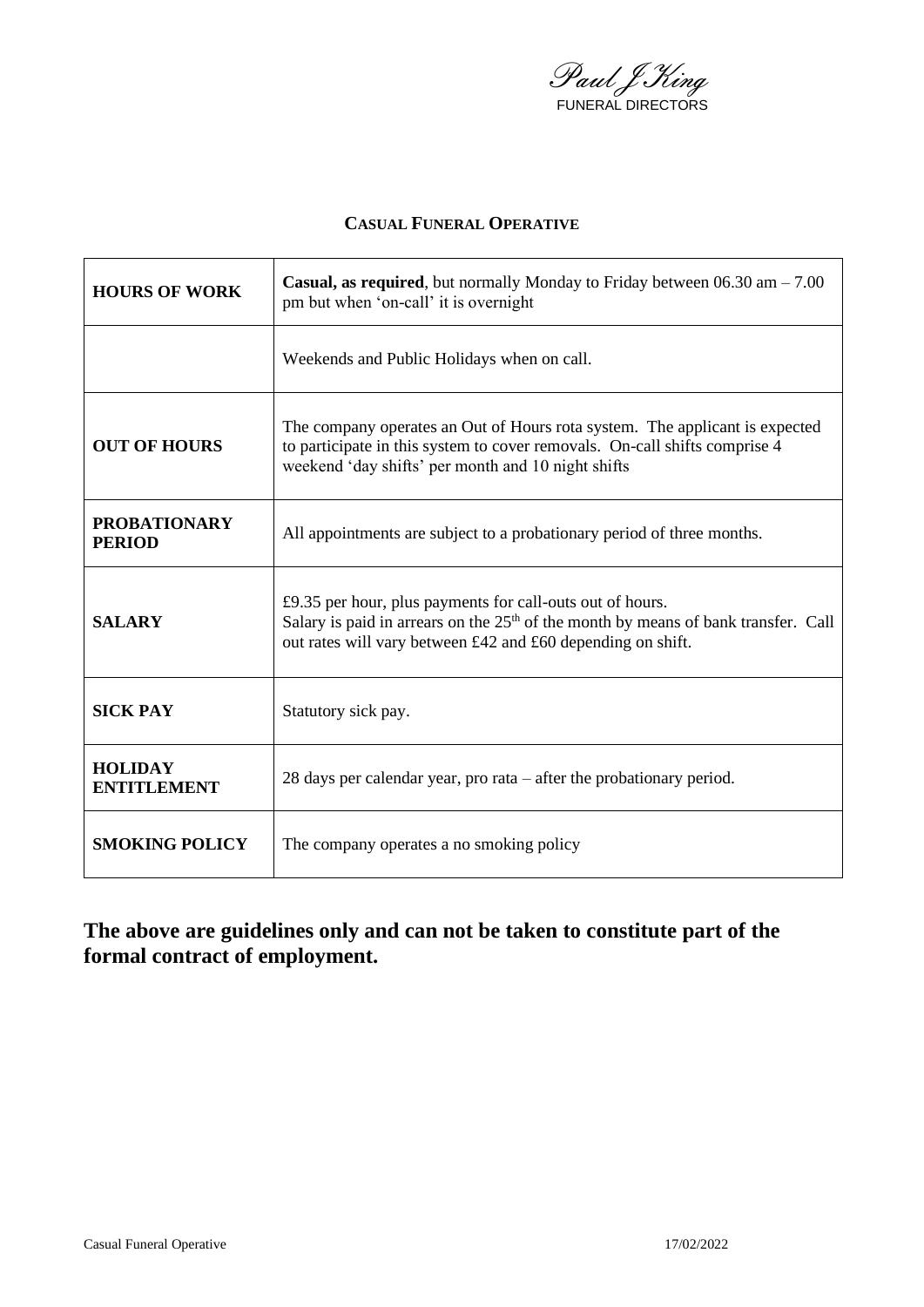#### JOB TITLE:

Casual Funeral Operative

#### BASED AT:

Paul J King Funeral Directors 6 Corporation Road, Chelmsford, Essex CM1 2AR, but also working from other branches of the company.

#### MAIN PURPOSE:

To undertake all duties related to the funeral profession.

#### KEY TASKS:

- Collecting deceased and assisting on funerals as a driver / bearer.
- Taking delivery of coffins, caskets and general supplies.
- Placing deceased in Chapels of Rest.
- Participating in the out of hours rota system to cover removals.
- Maintaining accurate records as required.
- Carrying out any other duties as required by the company.
- Carrying out routine checks on equipment/vehicles as required.

### RESPONSIBLE TO:

Report directly to the business owner – Paul J King

#### COMMUNICATE WITH:

- Liaising with all other staff and branches of Paul J King Funeral Directors
- Attending team meetings both during and outside office hours

#### TRAINING:

- Attending training courses delivered internally and externally, where appropriate
- Attending meetings of local/national professional institutions and relevant training days provided by these institutions, where appropriate

#### GENERAL:

- An Operative Handbook is used throughout the company and staff are expected to adhere to the content of it.
- Observe and adhere to all fire, health and safety and other statutory requirements.

**Because of the changing nature of our business your job description may change. You will, from time to time, be required to undertake other activities of a similar nature that fall within your capabilities as directed by management.**

**JOB DESCRIPTION**<br>FUNERAL DIRECTORS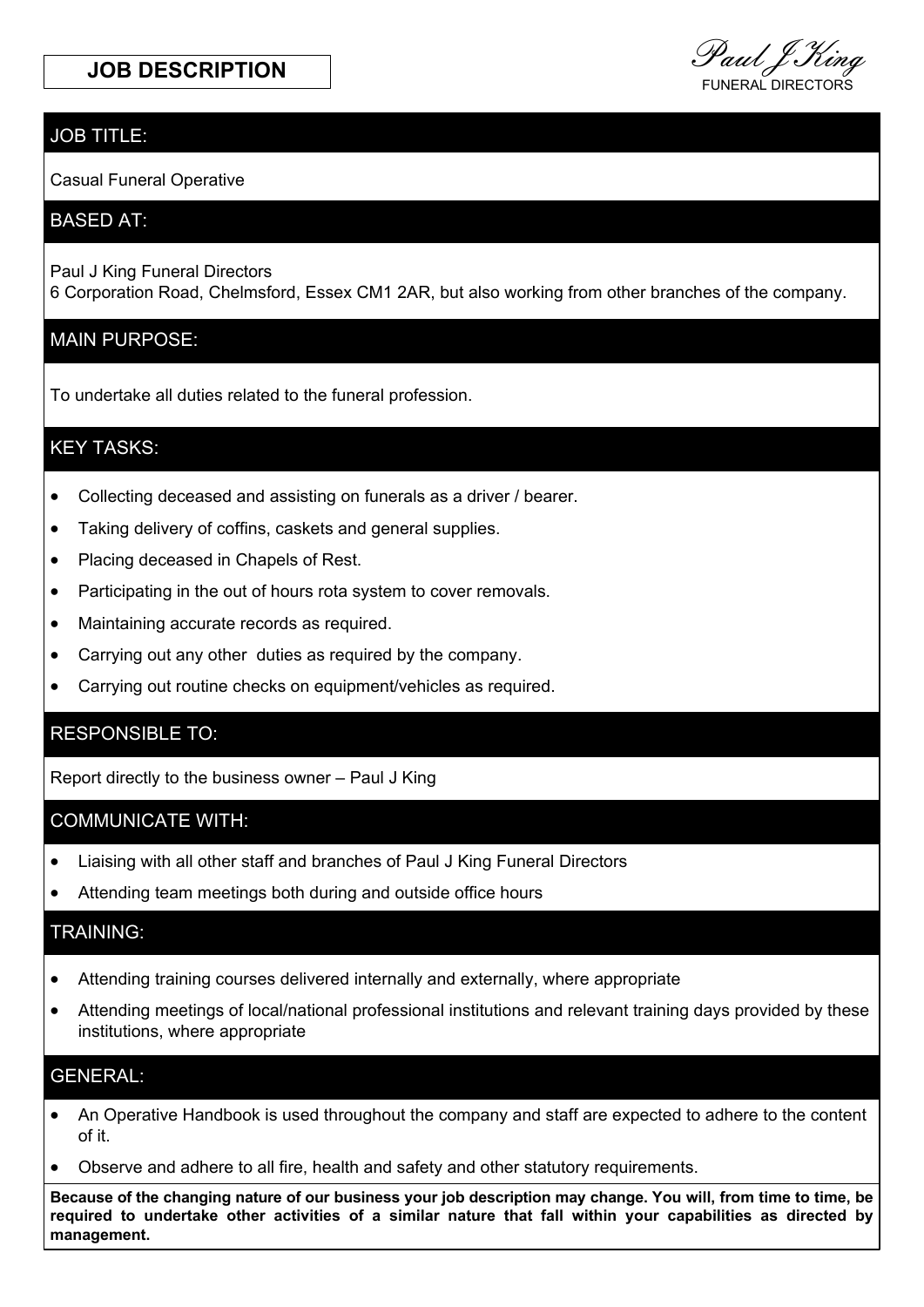## **JOB APPLICATION FORM – Casual Funeral Operative**

Paul J King

Please complete this accurately, giving as many details as possible of your skills and experience relating to this job application. Shortlisting will be based on the information gathered from the form. A CV can be submitted to support your application, although all parts of the form must be completed, even if you submit a CV.

#### Part A: Personal Information

| Forename(s):                                     |           | Surname:                                              |                                 | Date of Birth: |
|--------------------------------------------------|-----------|-------------------------------------------------------|---------------------------------|----------------|
| Home Address:                                    |           |                                                       | Home Telephone Number:          |                |
|                                                  |           |                                                       | Mobile Number: (where possible) |                |
|                                                  | Postcode: |                                                       | Email address: (where possible) |                |
| Do you hold a current driving licence?<br>YES/NO |           | How long have you held a driving licence?             |                                 |                |
| Your height?                                     |           | Do you have regular use of a vehicle for work? YES/NO |                                 |                |
| Part B: Education and Training                   |           |                                                       |                                 |                |

| Schools / Colleges | Dates |       | Qualifications obtained |
|--------------------|-------|-------|-------------------------|
|                    | To:   | From: |                         |
|                    |       |       |                         |
|                    |       |       |                         |
|                    |       |       |                         |
|                    |       |       |                         |
|                    |       |       |                         |
|                    |       |       |                         |
|                    |       |       |                         |
|                    |       |       |                         |
|                    |       |       |                         |
|                    |       |       |                         |
|                    |       |       |                         |
|                    |       |       |                         |

Other training / courses attended *(please use an additional sheet if necessary)*

| Part C: Present or last employment |       |       |                                    |                          |
|------------------------------------|-------|-------|------------------------------------|--------------------------|
| Present or most recent employer,   | Dates |       | Position held and nature of duties | Reason for wishing to    |
| Nature of business and address     | To:   | From: |                                    | leave or for having left |
|                                    |       |       |                                    |                          |
|                                    |       |       |                                    |                          |
|                                    |       |       |                                    |                          |
|                                    |       |       |                                    |                          |
|                                    |       |       |                                    |                          |
|                                    |       |       |                                    |                          |
|                                    |       |       |                                    |                          |
|                                    |       |       |                                    |                          |
|                                    |       |       |                                    |                          |
|                                    |       |       |                                    |                          |
|                                    |       |       |                                    |                          |
|                                    |       |       |                                    |                          |
|                                    |       |       |                                    |                          |
| Current / most recent salary:      |       |       | Period of notice required:         |                          |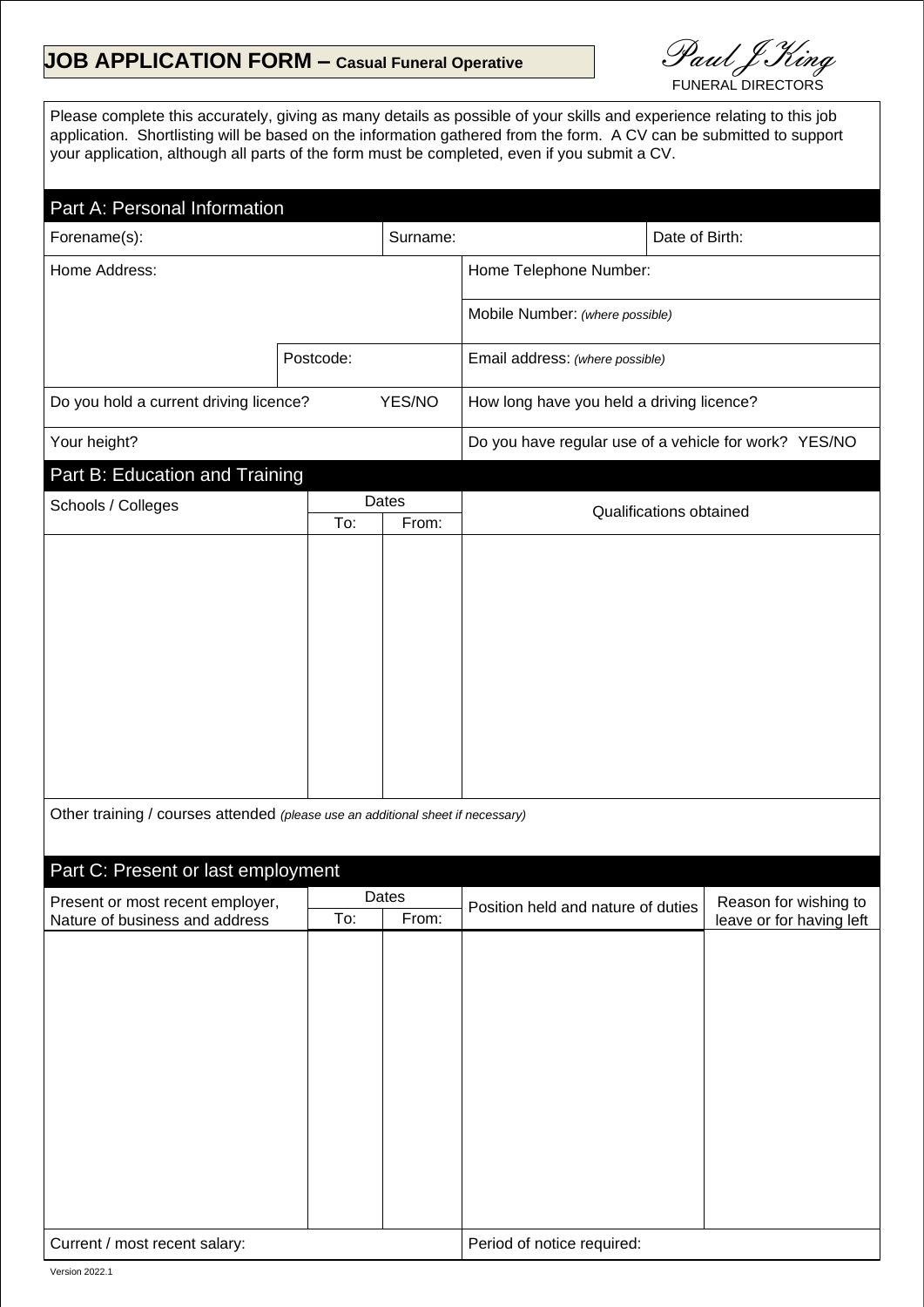|                    | Part D: Work history                                                                                                 |               |                        |                    |
|--------------------|----------------------------------------------------------------------------------------------------------------------|---------------|------------------------|--------------------|
|                    | Give details of your previous work history (including voluntary or unpaid work) beginning with the most recent post. |               |                        |                    |
| Dates<br>(from/to) | Name & Address of employer                                                                                           | Position held | Summary of main duties | Reason for leaving |
|                    |                                                                                                                      |               |                        |                    |
|                    |                                                                                                                      |               |                        |                    |
|                    |                                                                                                                      |               |                        |                    |
|                    |                                                                                                                      |               |                        |                    |
|                    |                                                                                                                      |               |                        |                    |
|                    |                                                                                                                      |               |                        |                    |
|                    |                                                                                                                      |               |                        |                    |
|                    |                                                                                                                      |               |                        |                    |
|                    |                                                                                                                      |               |                        |                    |
|                    |                                                                                                                      |               |                        |                    |
|                    |                                                                                                                      |               |                        |                    |
|                    |                                                                                                                      |               |                        |                    |
|                    |                                                                                                                      |               |                        |                    |
|                    |                                                                                                                      |               |                        |                    |
|                    |                                                                                                                      |               |                        |                    |
|                    |                                                                                                                      |               |                        |                    |
|                    |                                                                                                                      |               |                        |                    |
|                    |                                                                                                                      |               |                        |                    |
|                    |                                                                                                                      |               |                        |                    |
|                    |                                                                                                                      |               |                        |                    |
|                    | Please use an additional sheet if required                                                                           |               |                        |                    |
|                    | Part E: Membership of Clubs, Organisations, Groups, etc                                                              |               |                        |                    |
|                    | Please list any clubs or organisations of which you are a member                                                     |               |                        |                    |
|                    |                                                                                                                      |               |                        |                    |
|                    |                                                                                                                      |               |                        |                    |
|                    | Part F: Hobbies and Interests                                                                                        |               |                        |                    |
|                    |                                                                                                                      |               |                        |                    |
|                    |                                                                                                                      |               |                        |                    |
|                    |                                                                                                                      |               |                        |                    |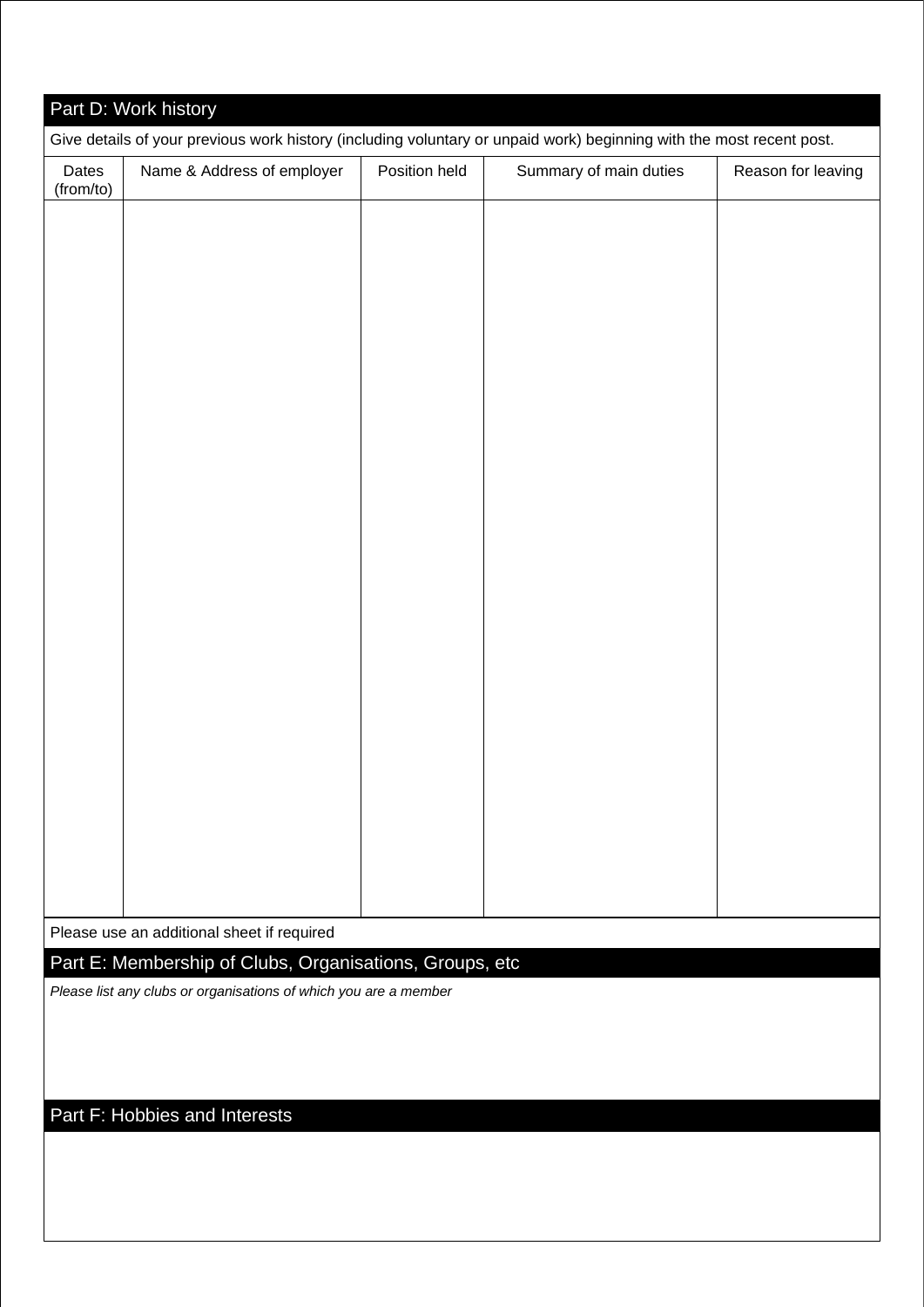# Part G: Health and Disability Is there anything concerning your medical history or state of health that is relevant to your application? YES/NO *If Yes, please give details:* Do you consider yourself disabled within the meaning of the Disability Discrimination Act? YES/NO *If Yes, please give details:* Do you require any special assistance at interviews or with any aspect of the job? YES/NO *If Yes, please give details:*

Thank you for your co-operation

### Part H: Additional Information

Please give your reasons for applying for this post and any additional information that you feel appropriate to your application, including achievements and skills gained which you consider relevant to the post. Continue on separate sheets if necessary.